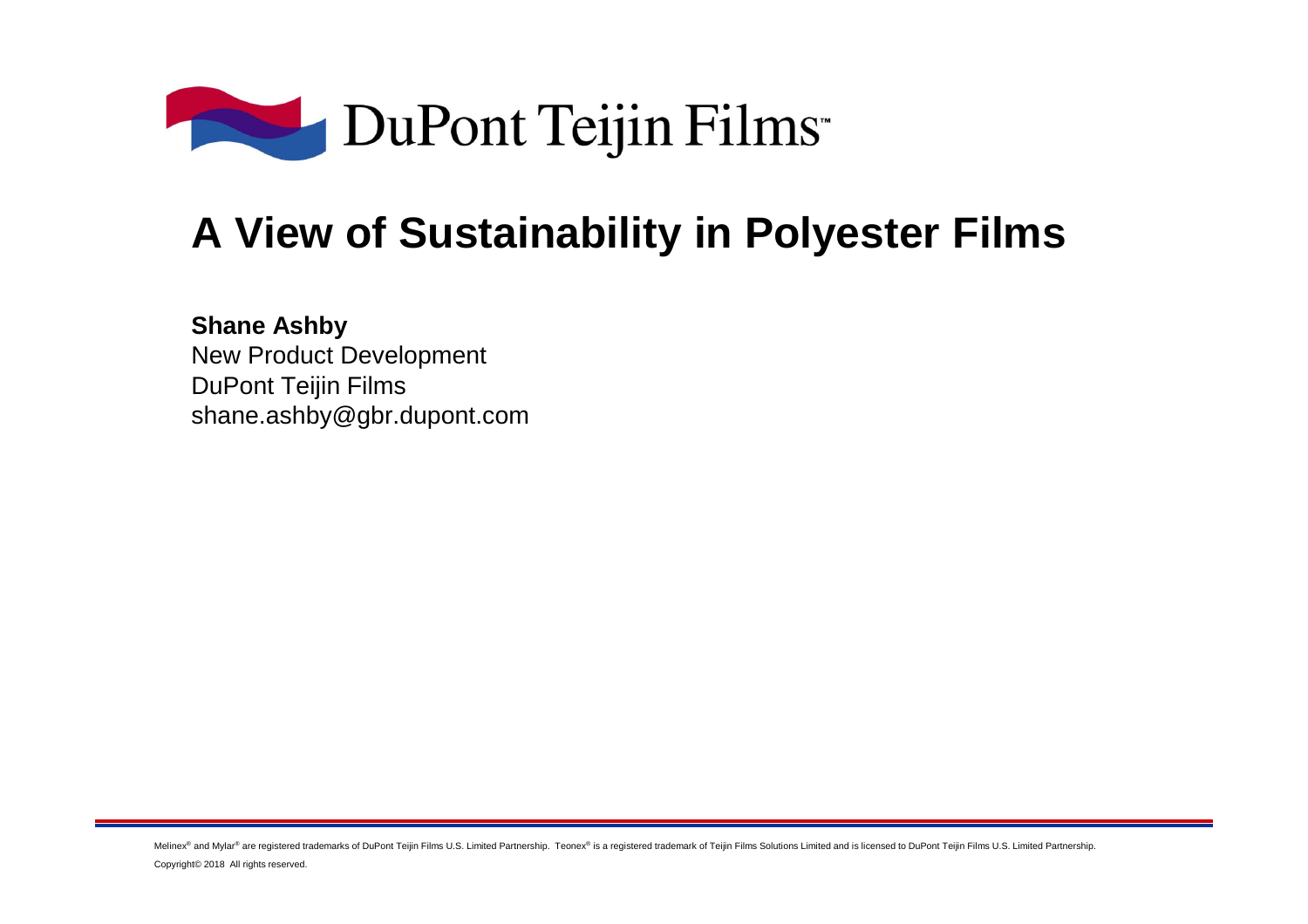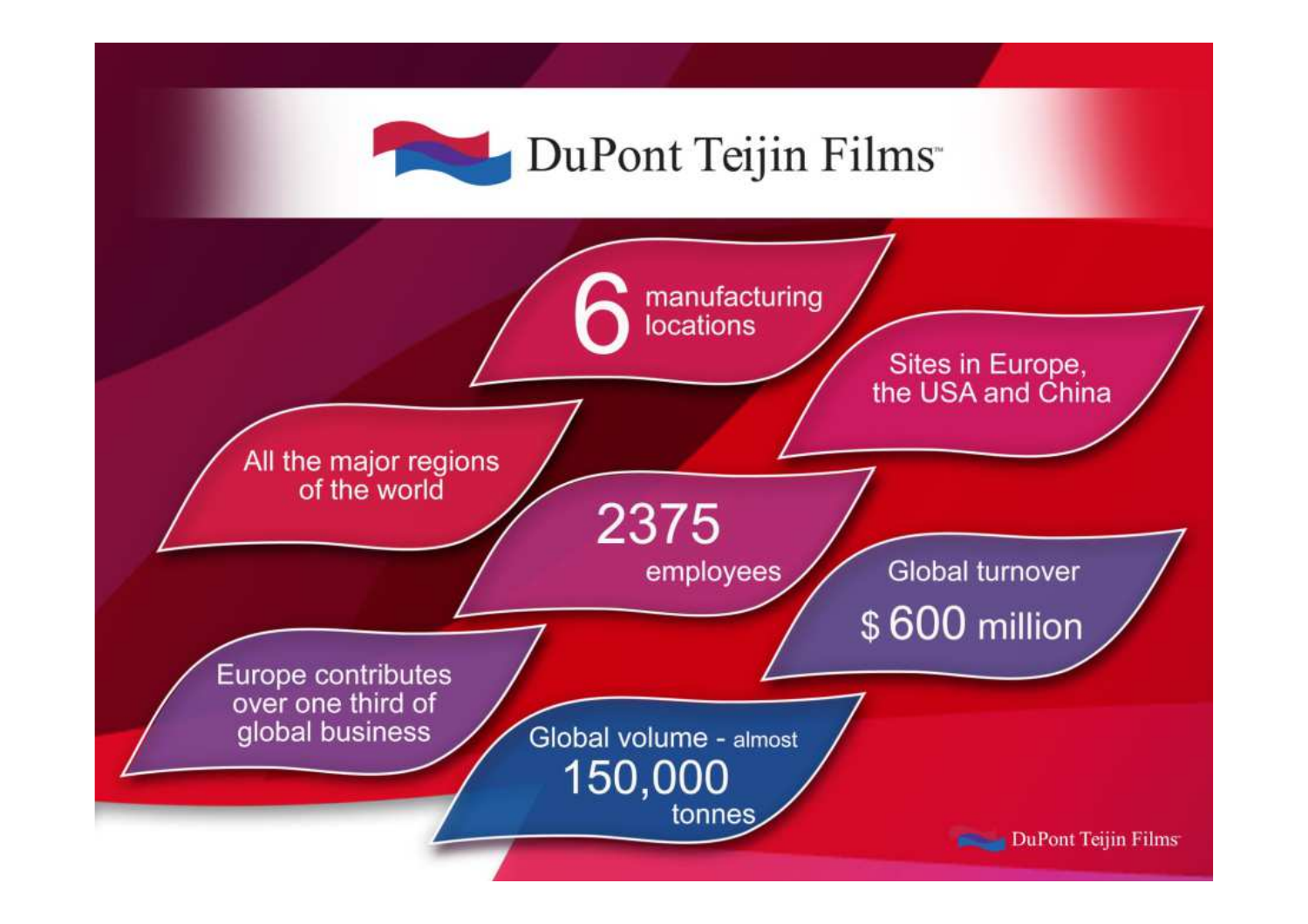### **Semi-Crystalline, Biaxially Oriented PET (BOPET)**

#### **PET Polyester Film**

•High stiffness

**Tm = 255oC**

O

**Tg = 78oC**

- •Dimensional stability
- •Optical transparency

O

O

*(PET)*

- •Solvent & moisture resistance
- •Thickness =  $0.6$ -500  $\mu$ m

#### Crystallization **Biaxially orientedBiaxially oriented**<br>Sideways oriented<br>and crystallized *Melinex® & Mylar® Polyethylene terephthalate* **Uniaxially and crystallizedoriented**Forward Draw O**Extruder**Watd Draing <sup>n</sup>**Amorphous**DuPont Teijin Films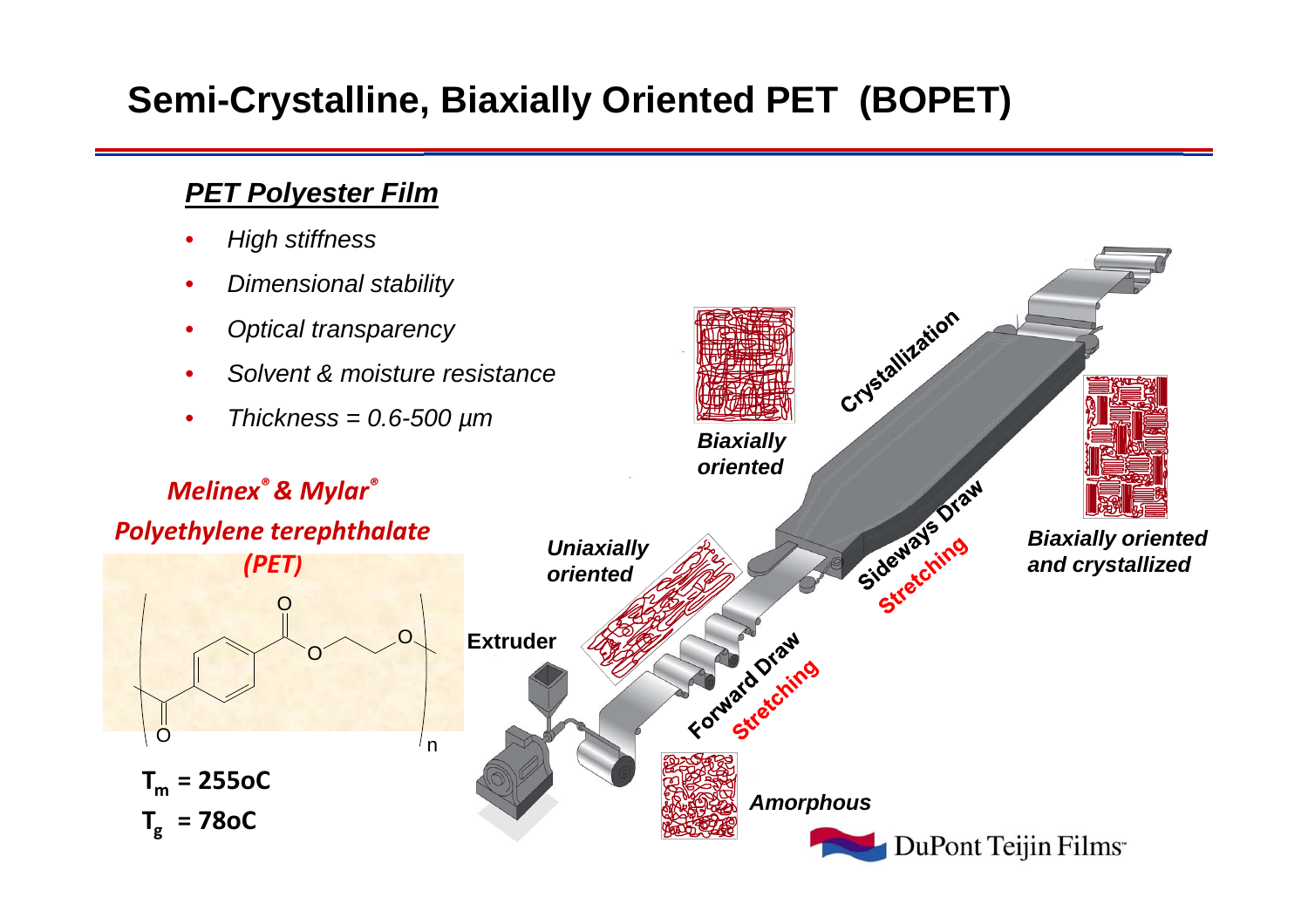### **Public pressure and 'the war on plastics'**

- •**Significant public pressure on the responsible use and end of life of plastics.**
- •**This is felt strongest in the packaging and food market (single use plastics)**

#### •**Pressure is becoming action:**

- Major bands are pledging to move to 'sustainable' packaging •
- $\bullet$ Global legislation is targeting the reduction in the use of single use plastics.
- Targeting a circular economy becoming accepted industry wide and is supported by a number of organisations.•

Ellen Macarthur Foundation , European commission, British plastics Federation

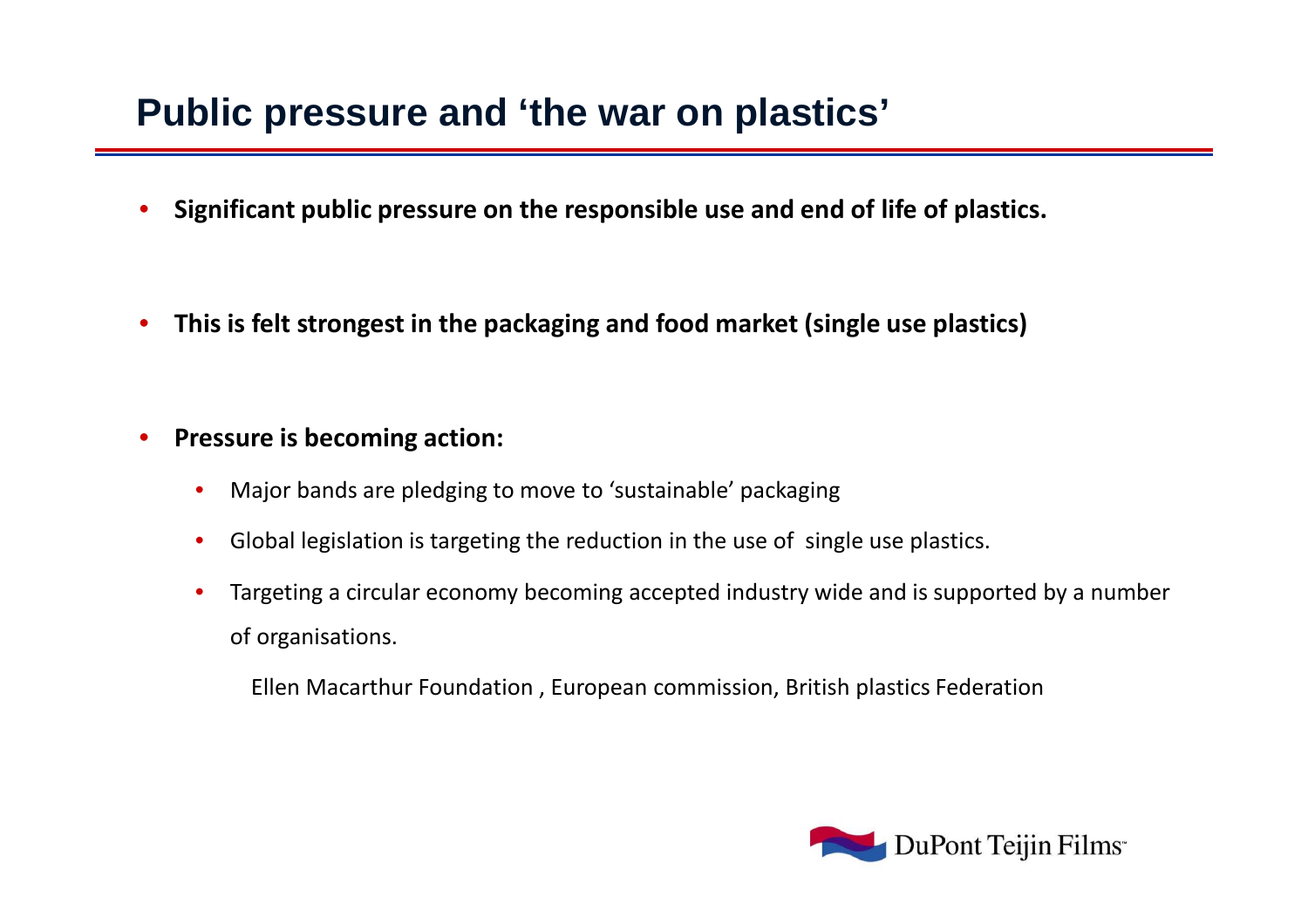### **Overview of PET Usage**

- $\bullet$ **The majority of PET polymer goes in to fibres (more than 60%).**
- $\bullet$ **The rest goes in to PET resin and of this approx. 70% goes in to bottles.**



#### **Global Use of PET Resin**

- $\bullet$  **Films makes up a smaller yet significant portion of this.**
- • **New developments in sustainable PET resin and recycling is driven by the major drinks brands.**

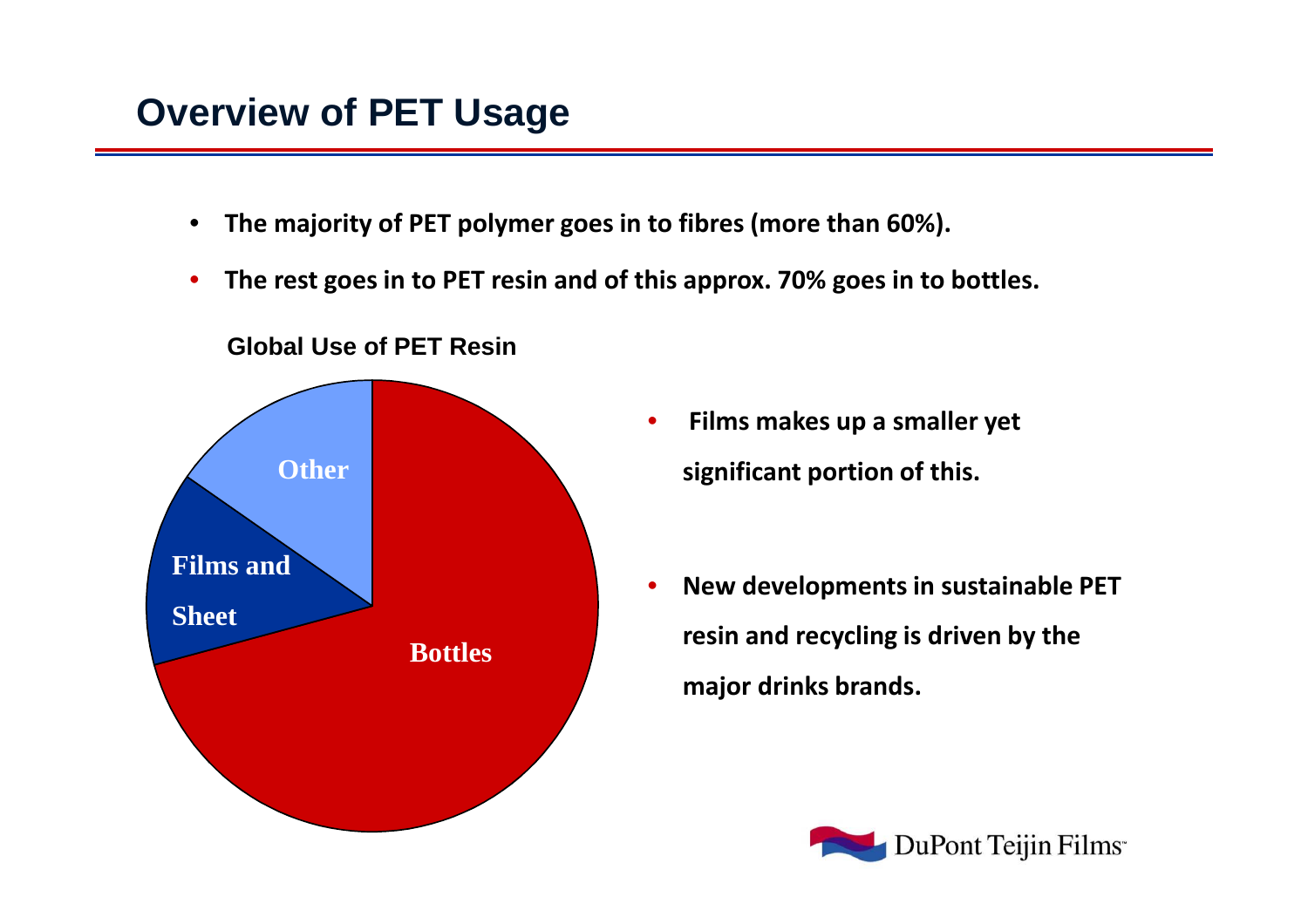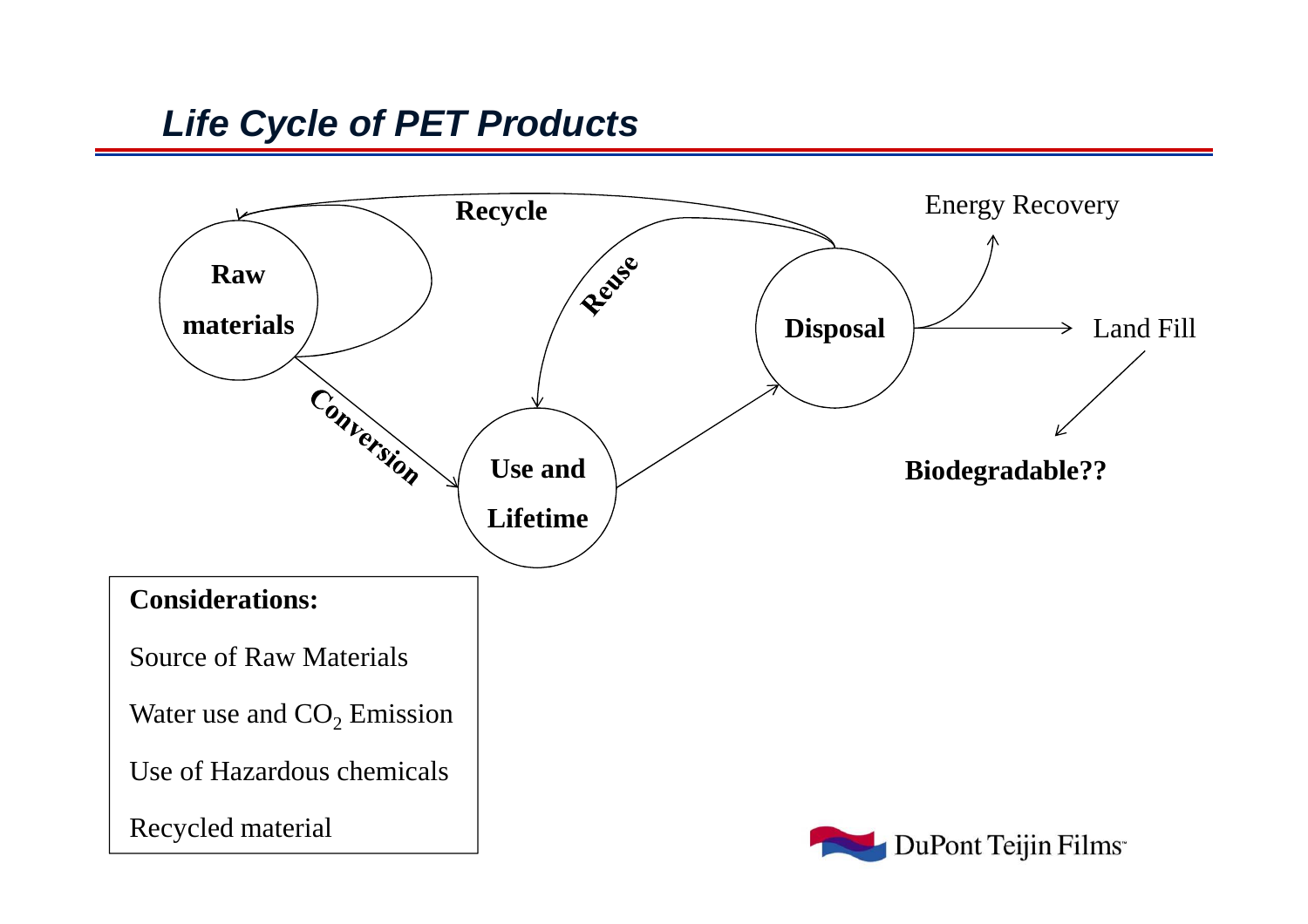#### **New Sustainable Materials**

- • **Widely accepted that new sustainable routes to plastics and polymers are required.**
- •**But….. 'Green' in itself is not always enough.**
- • **Barriers to Establishing New materials are often linked to Scale.**
	- •Suitability with existing Infrastructure.
	- •Availability of Raw Materials and reagents
	- •Cost
- • **Over coming barriers to new materials** 
	- •Value added (such as a property benefit).
	- •Cost effectiveness (multiple properties in a single material)
	- •Legislation
- •**Important to consider the end of life (design for recycle or biodegradability)**

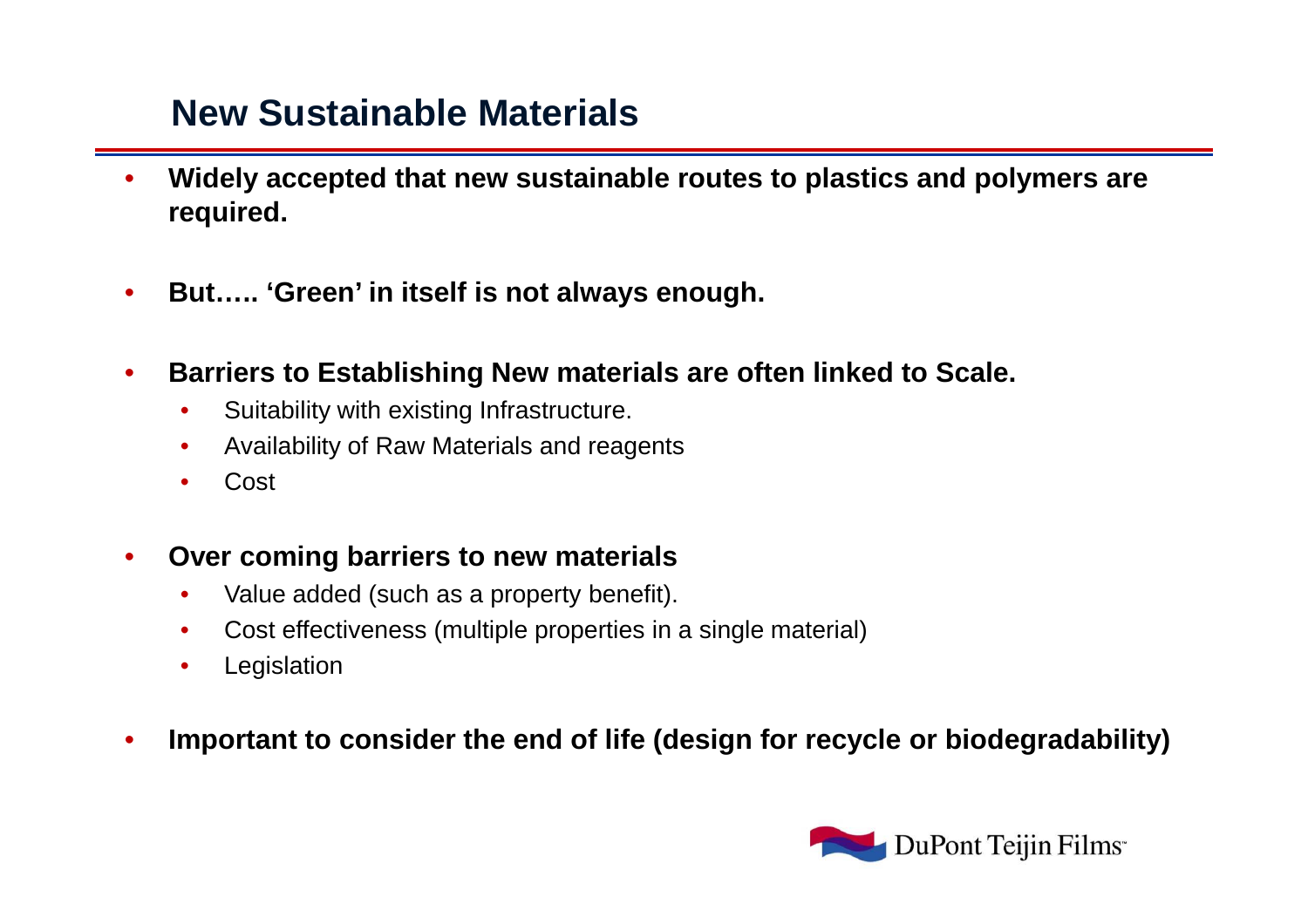### **Recycling of Polyester Films**

- •**PET Film alone is typically recyclable.**
- • **Conversion typically includes coatings, other polymers and inks (multi-layer).**
- $\bullet$  **Each layer serves a purpose, however this makes recycling more difficult:**
	- •How do you separate layers?
	- How can the structures be simplified or •be designed for recycling?
	- If Separated, What purity of materials •can you get out of this feed stock?



**Diagram of a multilayer film structure**

- • **Chemical and/or biological recycling methods such a depolymerisation or pyrolysis could play a part in this.**
- •**Biodegradability could also have a place. (Especially where recycling is not possible)**
- •**Change will require industry wide collaboration**

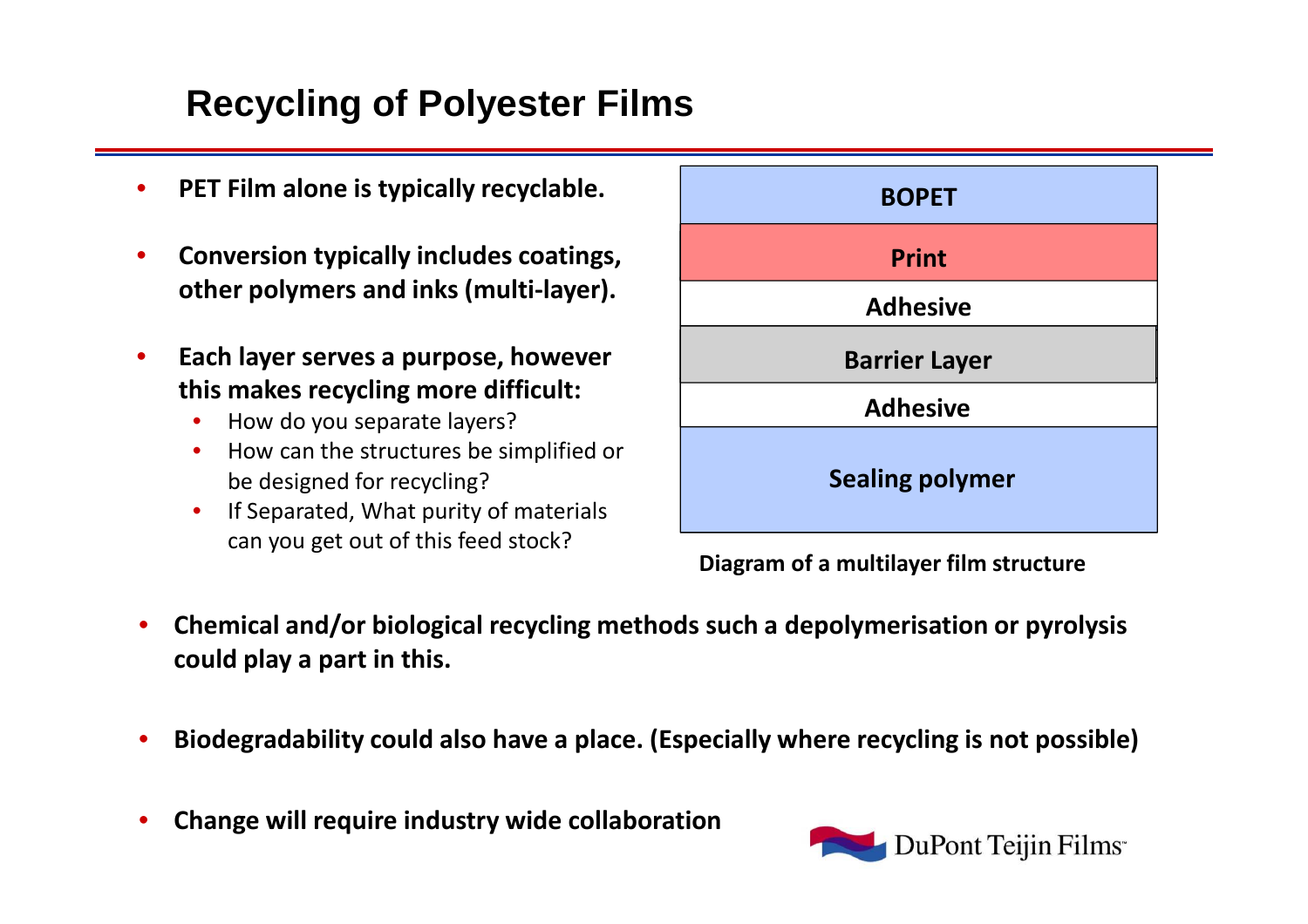### **Summary**

- $\bullet$  **The plastics industry is under significant pressure to become more sustainable.**
- $\bullet$  **In polyester films the start and end of life are important considerations in the sustainability challenge.**
- $\bullet$  **Future materials should be sustainably sourced but also designed to be reused or recycled.**
- $\bullet$ **New materials will ideally offer additional value/ property benefits.**
- $\bullet$  **Recycling of flexible packaging is challenging due to the multilayer nature of many of the products.**
- $\bullet$ **A linked up approach to overcoming recycling challenges is essential.**